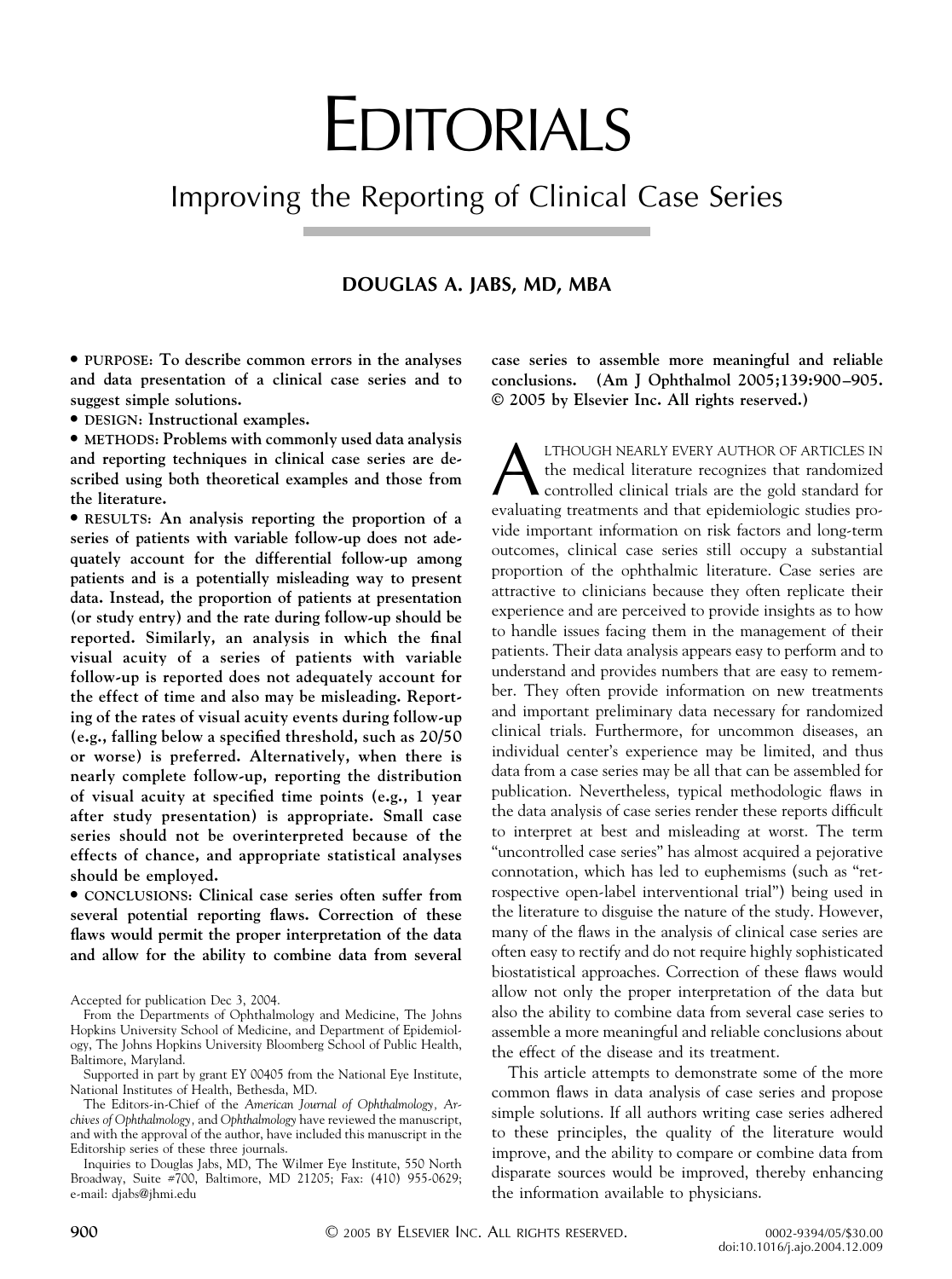

**FIGURE 1. Hypothetical event curves consistent with the statement "In 28% of patients followed for a mean of 9 months, a specific complication occurred."**

#### PROPORTIONS OF A POPULATION WITH VARIABLE FOLLOW-UP

ONE OF THE MORE COMMON STATEMENTS MADE IN A clinical case series is one such as "In 28% of patients with some disease (e.g., uveitis) followed for a mean of some time (e.g., 9 months, range 3 months-5 years), some complication (e.g., elevated intraocular pressure) occurred." Although at face value, the statement seems reasonable, it actually conveys little or no information and may convey misleading information. As shown in Figure 1, two very different event curves both are consistent with this statement. In curve B, 28% of patients were affected at study entry, and no new cases of elevated intraocular pressure developed. In curve A, the majority of patients have been followed for a short time (mean follow-up is 9 months, but the range is large) and lack sufficient exposure to experience the side effect, whereas of those few patients followed for a long time nearly all experienced the side effect. Because most of the patients in the series have been followed for a short time and have not developed the complication, the overall percent of patients with the complication is low. The problem is that the proportion of a series of patients followed for varying lengths of time ("variable follow-up") does not account for the effect of time and therefore is a flawed concept. A more appropriate way to analyze these data is to report the proportion at presentation (or study entry) and the rate during follow-up (incidence). Rate is the number of events in those at risk for the event divided by total follow-up person time[.1](#page-5-0) It is calculated by dividing the number of events (e.g., patients with elevated intraocular pressure) by the sum of the patients' follow-up time (typically expressed as personyears). A person-year is one patient followed for 1 year, two patients followed for 6 months, or three patients followed for 4 months, and so on. The rate typically is expressed per unit time (e.g., 0.50/person-year) or as a percent per unit time (e.g., 50%/person-year). With the proper reporting, the curve in Figure 1A has a proportion of 0% at presentation and a rate of 50%/person-year during follow-up (or alternatively 0.50/person-year). Conversely, the curve in Figure B has a proportion of 28% at presentation and a rate of 0%/person-year during follow-up. Correct presentation of the data could lead to markedly different interpretations. Figure 1A suggests that the complication being analyzed might be a complication of the treatment rather than of the disease or that the treatment does not prevent this complication. Conversely, Figure 1B suggests that the complication may be a complication of the disease and the treatment may prevent further complications. As such, the correct analysis may lead to different interpretations of the data.

This issue is not simply theoretical. Early in the acquired immune deficiency syndrome epidemic, it was reported that 50% of patients not treated with systemic anticytomegalovirus therapy developed second eye disease by 6 months of follow-up,<sup>2</sup> a result subsequently confirmed.<sup>3</sup> Rates of second eye disease therefore could be calculated as 1.0/person-year (or as 100%/person-year). However, case series of patients treated with repetitive intravitreous injections without concomitant systemic therapy typically reported that only 20% of patients in the series developed second eye disease[.4–6](#page-5-0) Because their proportions were "lower," the conclusion of many of those authors reporting a relatively low proportion of second eye disease with repetitive intravitreous injections was that the previously reported rates might be too high. However, the patients in these case series treated with repetitive intravitreous injections had variable follow-up times, which typically averaged about 2 months. Had these case series reported rates, the authors would have discovered that their rate was similar to the previously reported rate and that the different proportion reported was due to a shorter followup. Hence, the proportion of a series of patients with variable follow-up should not be reported. Instead, the proportion at presentation and the rate during follow-up should be reported. Although proportions on follow-up can be used in randomized clinical trials, *when there is complete and comparable follow-up,* rates remain superior because they can be compared with the results of other trials with different follow-up periods.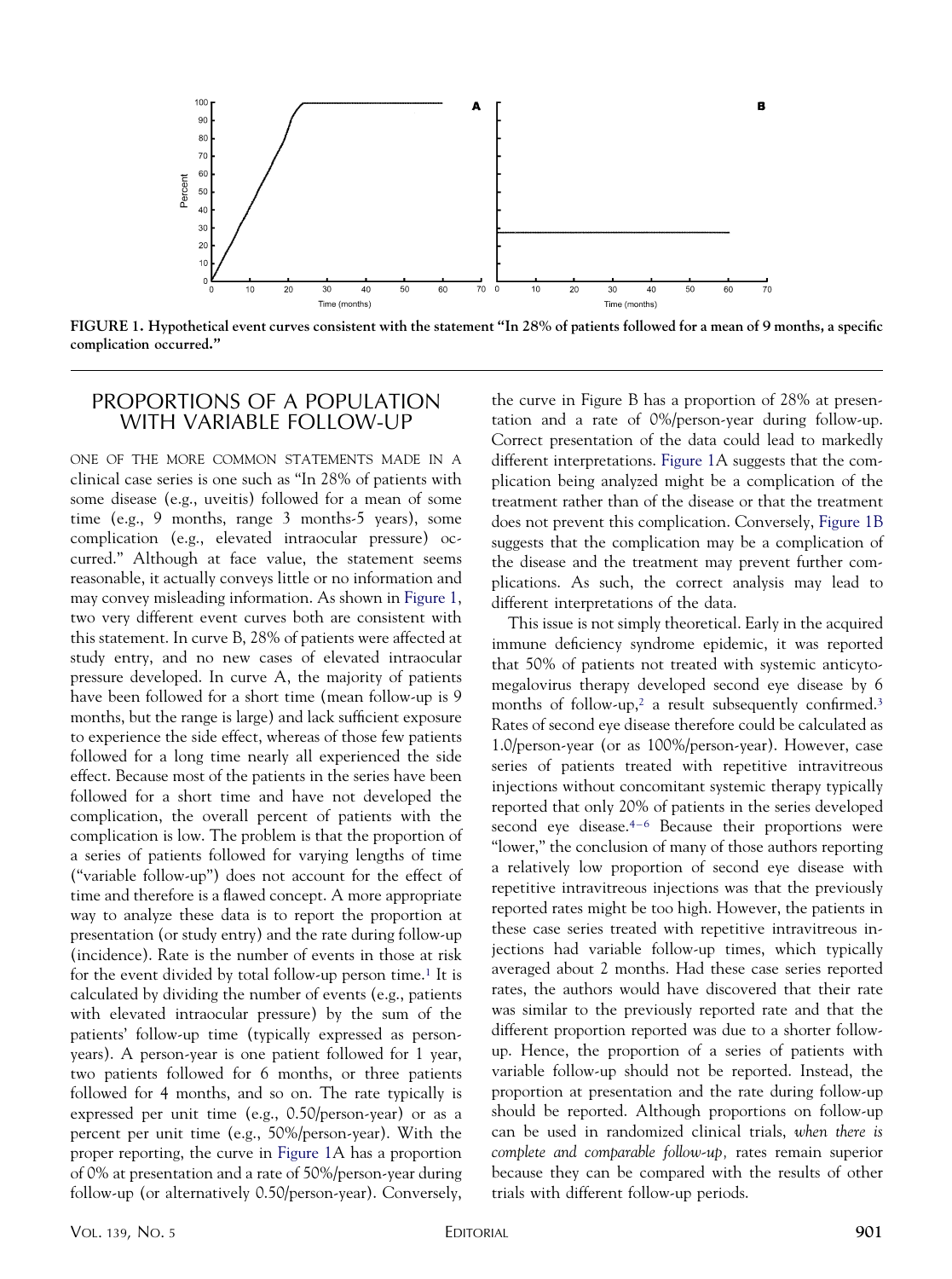There are issues with rates. If an event may occur more than once in a given patient, such as a reversible side effect, an event rate (a rate in which all events are counted) may overestimate the actual number of patients affected. If 20 patients in a series of 100 patients with a mean follow-up of 1 year developed 60 events (e.g., leukopenia while on systemic ganciclovir), then the event rate would be 0.6/person-year, whereas the rate of patients being affected would be only 0.2/person-year. Ways to approach this issue include using life table analyses (Kaplan-Meier curves) calculating the proportion without an event during follow-up or life table analyses of those developing the first event or a two-state model that takes account of events and recoveries[.1,7](#page-5-0) If the authors simultaneously report both the event rate and the rate at which patients are affected, they convey to the reader more information on the history of the disease and its treatment.

One seemingly attractive way to evaluate the introduction of a new treatment among patients in an uncontrolled case series is to look at event rates before and after the introduction of the treatment[.8](#page-5-0) As such, one might read statements such as, "With immunosuppressive treatment with some drug under study for Behçet's disease, the mean rate of attacks of uveitis dropped from 2.3/yr to one/yr." This statement appears to suggest that the treatment being evaluated is highly, although not perfectly, effective. However, this approach requires an assumption, which must be known to properly evaluate the data. The assumption is that the rate is constant over time. If the natural history of a disease was that the attack rate was decreasing over time, then a case series with an ineffective treatment would report a reduction in the rate of disease progression or the rate of attacks after the study drug's introduction, simply because of the natural history of the disease. Conversely, if the natural history of the disease was that the rate of progression or of attacks increased over time, then the introduction of the useful treatment might result in the rate of attacks being unchanged from that before the intervention but a decrease in the number of attacks compared with what was expected. However, the conclusion of an uncontrolled case series without adequate natural history data would be that this drug was not effective as the attack rate did not change. There are several examples of diseases in which the rate of progression or attacks changes over time. Larger cytomegalovirus retinitis lesions are less likely to progress than are smaller ones[.9,10](#page-5-0) The rate of attacks of HLA-B27 associated acute anterior uveitis appears to be lower in older patients than in young adults[.11](#page-5-0) Conversely, among patients with ocular mucous membrane pemphigoid, more advanced lesions appear more likely to progress[.12](#page-5-0) As such, case series using this approach should be able to cite natural history studies supporting the constancy of the event rate over time or, at a minimum, acknowledge the limitations of the study.

A more subtle problem with analyzing attack rates in individuals before and after a new treatment is introduced

| <b>TABLE 1.</b> Visual Acuity in the Better Eye of 280 Patients |  |  |
|-----------------------------------------------------------------|--|--|
| with CMV Retinitis                                              |  |  |

| Visual Acuity Level                                                                           | Initial (%) | Final (%) |
|-----------------------------------------------------------------------------------------------|-------------|-----------|
| $\geq$ 20/40                                                                                  | 90          | 75        |
| 20/50 to 20/160                                                                               | 8           | 11        |
| $\leq$ 20/200                                                                                 | 2           | 14        |
| From Trans Am Ophthal Soc 1995;93:623. Used with permis-<br>sion.<br>$CMV = cytomegalovirus.$ |             |           |

without appropriate controls is regression to the mean. The number of attacks during a specified time period usually is variable and can be described as a probability distribution centered around the mean number of attacks expected during that time period. Studies evaluating the attack rate before and after a new intervention often require frequent attacks before study entry (and investigators are more likely to enter those with frequent attacks) to see an effect with a smaller population studied, a number that often is greater than the mean attack rate during the given time period. During the follow-up period, the most likely attack rate is the mean, which would be less than the entry attack rate and, hence, suggest efficacy when there might be none. If the effect of treatment is large, then the issue is less problematic, but if the effect is modest, then the reader must be concerned.

● **FINAL VISUAL ACUITY:** A variation of the problem of the proportion of a series with variable follow-up is the concept of "final visual acuity," an analysis used in more than 60% of papers reporting visual acuity outcomes[.13](#page-5-0) The problem with final visual acuity is that visual acuity outcomes, as a whole, are influenced by the duration of follow-up. Final visual acuity uses an arbitrary and variable follow-up for each patient based on data set closure rather than taking follow-up time into account. As such, final visual acuity is typically misleading. The nature of the problem can be seen in Table 1 and [Figure 2.](#page-3-0) Table 1 shows the visual acuity in the better eye of 280 patients with CMV retinitis reported in 1995[.14](#page-5-0) The final visual acuity analysis suggests that 75% of patients with CMV retinitis maintain good visual acuity. Conversely, the Kaplan-Meier curves of visual acuity loss [\(Figure 2\)](#page-3-0), which analyze the probability of visual loss over time, show that visual acuity loss is substantial. The "final" visual acuity analysis underestimates the rate of loss because of the relatively short follow-up[.13](#page-5-0) Indeed, the evident conclusion of the proper analysis is that with sufficient follow-up most patients will lose good visual acuity.

A simple thought experiment will demonstrate the fallacy of final visual acuity. Suppose that in a given disease patients lose vision to worse than 20/40 at the rate of 100%/person-year. Also suppose that treatment A is use-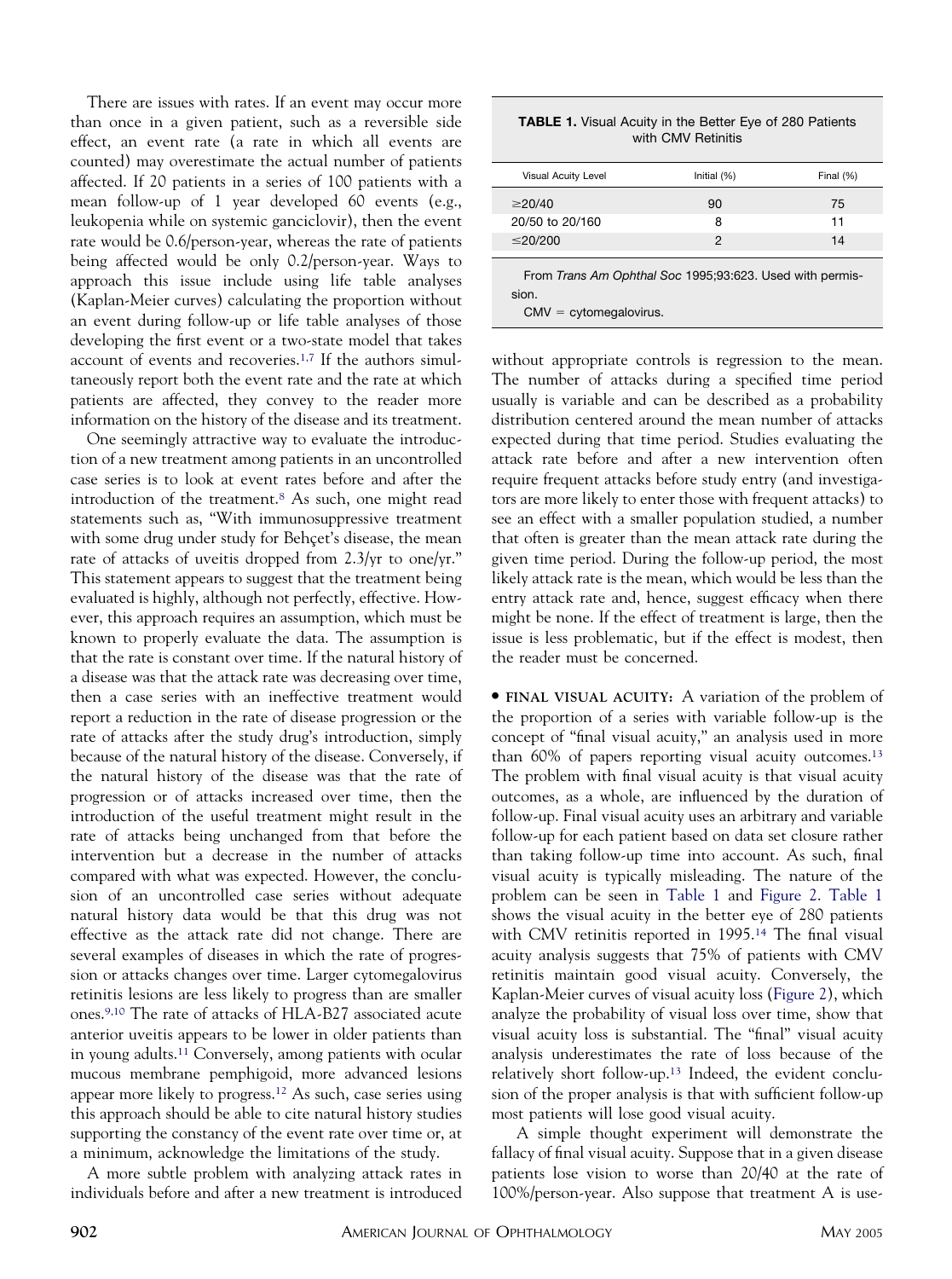<span id="page-3-0"></span>

**FIGURE 2. Kaplan-Meier curves for the visual acuity in the better eye of patients with cytomegalovirus retinitis. A. Visual acuity worse than 20/40, and B. Visual acuity 20/200 or worse. From** *Trans Am Ophthalmol Soc***1995;93:623. Used with permission.**

less for preventing visual loss and kills 100% of patients after 1 month of follow-up. Treatment B decreases the rate of visual acuity loss by 50% (i.e., to 50%/person-year) and has no effect on survival. Patients treated with treatment B are followed for 6 months. Each of the two treatment groups consisted of 100 patients. A final visual acuity analysis would lead to the following conclusion: "At the end of follow-up 88% of patients treated with treatment A had a final visual acuity of 20/40 or better vs 75% of patients treated with treatment B ( $P = .02$ )." Hence, the conclusion based on final visual acuity would be that treatment A is better than treatment B, which is both obviously and absurdly wrong. Although this example is extreme, a more realistic problem is demonstrated in [Figure 3.](#page-4-0)

Suppose that the standard treatment results in visual acuity loss to the level of 20/200 or worse at a rate of 25%/person-year, as shown in [Figure 3A,](#page-4-0) and that patients typically are followed for 1 year. The "final visual acuity" in this group typically would be reported as being worse than 20/200 in 25%. Suppose now that a new treatment is evaluated in an uncontrolled case series in which patients had a mean follow-up of 6 months. The new treatment reports that only 15% had a final visual acuity 20/200 or worse, an outcome demonstrated in [Figure 3B.](#page-4-0) The conclusion based on final visual acuity might be that the new treatment appears better than the old treatment as evidenced by the reduction in the proportion of patients with final visual acuity worse than 20/200. The problem is shown by [Figure 3C,](#page-4-0) which demonstrates that the new treatment is actually worse and that the standard follow-up for the new treatment accounts for the misleading "final visual acuity" analysis. An analysis of the rates of visual acuity loss would have demonstrated that the rate of acuity loss with the new treatment is 30%/person-year and that the new treatment is not as good as the standard treatment. The reporting of rates would have avoided the incorrect conclusion made from analysis of final visual acuity. Indeed, if final visual acuity rather than rates of loss are reported, new treatments may look better than older

standard treatments because of the shorter follow-up, even when the new treatments are inferior.

Although these discussions have focused on visual loss, the issues are similar for situations in which there is visual improvement. If rates of visual loss or gain are not analyzed, then the distribution of acuities at specified time points after presentation or study entry could be evaluated ("interval acuities"), but complete follow-up is needed. If there is substantial loss to follow-up, or variability of follow-up, then "interval acuities" are biased in unknown ways (consider the different effects of the two extremes of this problem: all of the patients with blindness no longer returned for follow-up, which overestimates the visual outcomes, vs all of the healthy patients with good acuities no longer returned for follow-up, which underestimates the visual outcomes).

Visual acuity results should be reported as rates, and if there is variable follow-up, life table (Kaplan-Meier) or two-state model analyses should be performed. The most appropriate ways to report visual acuity outcomes are rates falling below given thresholds, such as 20/50 (6/15) or worse or 20/200 (6/60) or worse, or as a doubling of the visual angle. It is the doubling of the visual angle that corresponds to a loss of "3 lines" on an Early Treatment Diabetic Retinopathy Study or ETDRS chart, also known as a logarithmic visual acuity chart[.15](#page-5-0) Reporting 1 or 2 lines of loss of visual acuity on a standard Snellen chart is problematic because of the inconstant relationship of "lines" with changes in the visual angle. For example, a decrease of 1 line of visual acuity from 20/40 to 20/50 represents a small decrement (25%) in the angle of resolution, whereas loss of 1 line from 20/100 to 20/200 represents a doubling of the visual angle. When logarithmic visual acuity charts are not available, reporting of visual acuity outcomes can be converted to LogMAR (logarithm of the minimal angle of resolution) and a doubling of the visual angle analyzed.

Even with these approaches, there remain issues that relate to the presence of bilateral disease. The problem is that the two eyes of a single patient often are linked (i.e.,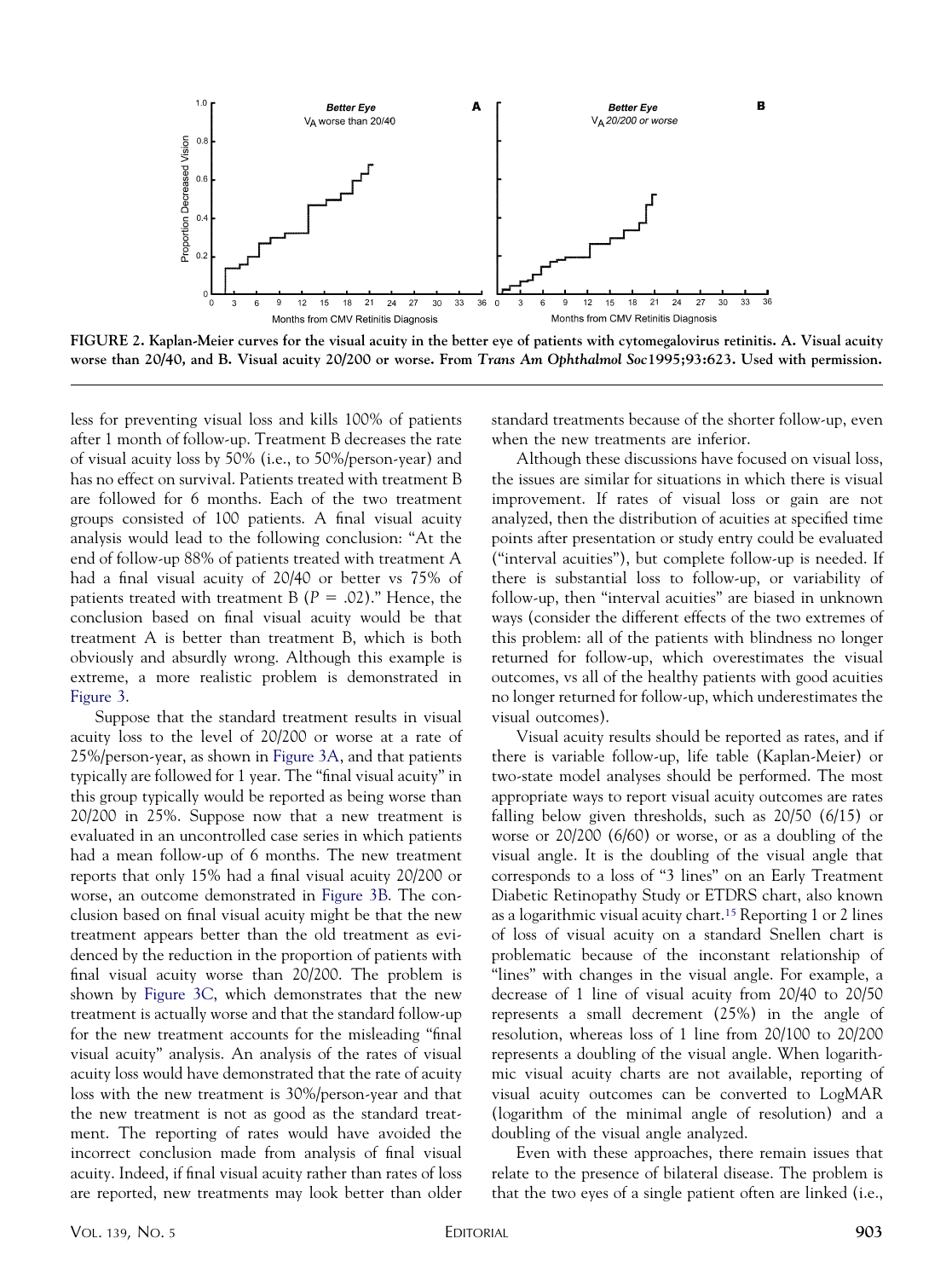<span id="page-4-0"></span>

**FIGURE 3. Hypothetical events curves for loss of acuity with: A. standard therapy; B. investigational therapy; and C. comparing the two treatments.**

behave more similarly than chance alone), particularly when a systemic therapy is given and that reporting all eyes is statistically problematic because it violates the basic principle of statistical analysis that events are independent. The problem can be addressed by appropriate analyses that correct for linked events such as generalized estimating equations[.16](#page-5-0) Simpler solutions are available, however[.17](#page-5-0) One is to report both the results seen in all eyes affected by the disease ("involved eyes") and the results seen in the better eye (e.g., the eye with better acuity). This approach gives an estimate of what happens to each eye with disease. Because, there also are statistical problems with reporting "involved eyes," one also should report what happens to the "better" eye, which is a patient characteristic and also gives information as to how the patient will function over time.

#### SMALL STUDIES

A THIRD PROBLEM PRESENT IN CLINICAL CASE SERIES IS THE overinterpretation of small studies. This problem is not restricted to uncontrolled case series but also may affect underpowered clinical trials. One example is a small clinical trial that suggested a new treatment was ineffective for preventing relapse of uveitis because there was no significant difference in the proportion relapsing between the treatment group (30%) and the placebo group (50%, *P*  $=$  .66).<sup>18</sup> The problem with this study was that the sample size was 10 patients/group. If the sample size had been 100

patients/group and there was a similar event rate, then the conclusion would have been that the treatment was effective in preventing relapse with a *P* value of 0.0003. Indeed, with a 10 patient/group sample size, the only detectable "significant" difference would have occurred if there were no relapses in the new treatment group. Therefore, it is difficult to conclude equivalence from a small underpowered study. Indeed, one of the guidelines for reporting clinical trials promulgated by medical editors is that the sample size and a priori assumptions leading to that sample size be reported[.19](#page-5-0) A more appropriate conclusion of the result from the study discussed here would have been something similar to the following: "Although the small sample size limits the ability to make definitive interpretations of these data, the relatively modest decrease in relapse rate observed suggests that this new treatment is unlikely to be highly effective for preventing relapse of uveitis."

A similar problem occurs in uncontrolled case series, where the results are compared with other small, uncontrolled case series. For example, one might say that the surgical outcomes of one group appear to be better than those of a another group because only 30% of 10 patients in the new study developed complications, whereas 70% of patients in the older study developed complications. Although this conclusion may appear reasonable, a statistical analysis of the data suggests that the two event rates may be indistinguishable. If the real event frequency is 50%, then the 95% confidence interval for a 10-patient series ranges from 19% to 81%, which would include both the 30% and 70% frequencies reported. Indeed, looking at the